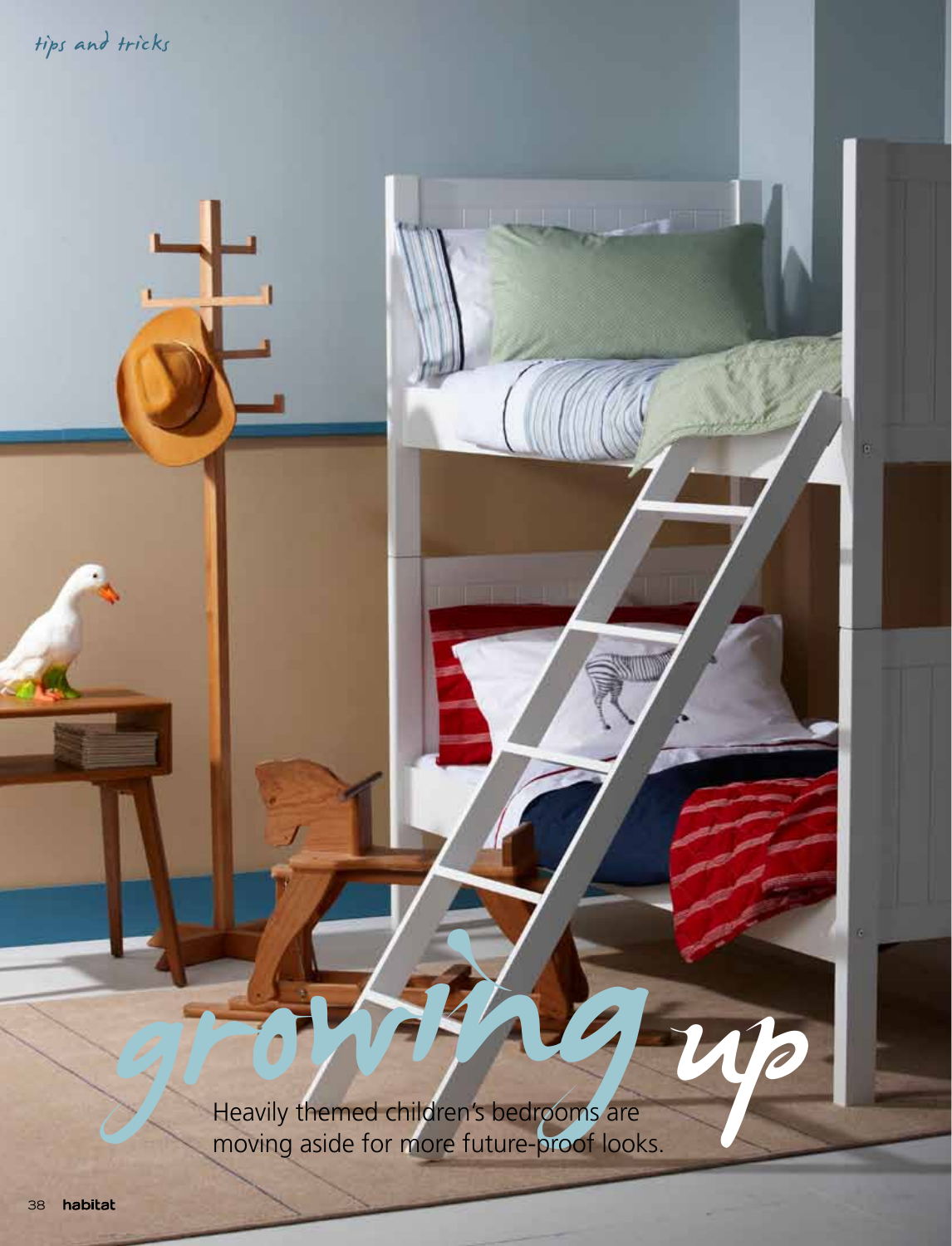nce upon a time, little girls were indulged with pastel pink fairy or princess rooms. Little boys had blue rooms dressed up with maritime, car or cowboy paraphernalia.

Now few of us have unlimited budgets to splash out on traditional themes that may not be appropriate as children grow. As interior designer and colour consultant Debbie Abercrombie says: "Parents are looking for longevity. Most want the room to last into the teenage years but that can be as simple as a paint colour change.

"Children are a joy to work with. They know what they like and aren't afraid to pick exactly the colours that and they love. Every child I have worked with has their own ideas and very individual theme." Girls, however, do tend to pick pretty, soft colours while boys go for stronger, more saturated tones, says Debbie.

"My challenge is to take the colours of choice and incorporate them into a theme that the kids love as well as work with the scale of the room, and mum and dad's preferences, and what they have chosen for the whole house."

## top tip

When choosing colour, buy your bed-linen first. It's a lot easier to find a paint colour to match as there are endless choices in the Resene range. Have fun pulling it together, playing with ideas by creating a storyboard with swatches of fabric and matching them with Resene testpots. Choose three colours – a main colour, and two accents.

**Left** Resene Coastal Blue and Resene Canterbury Clay are joined by trims in Resene Norwester and a floor in Resene Wan White. The bed linen is Vintage Retro Sky and Scarlet by Gorgi (www.gorgi.co.nz) with a Vintage Inspired Zebra print.

**Above** When six-year-old Bridget announced she wanted a rainbow in her room, designer Debbie Abercrombie effected a clever interpretation by painting the various panels of the bungalow bedroom in a range of soft sorbet shades, defined by battens in Resene Milk White. The colours used are Resene Heartbreaker (blue-mauve), Resene Oxygen (ice blue), Resene Soft Apple, Resene Mellow Yellow, Resene Frangipani (pale orange) and Resene Pink Lace.

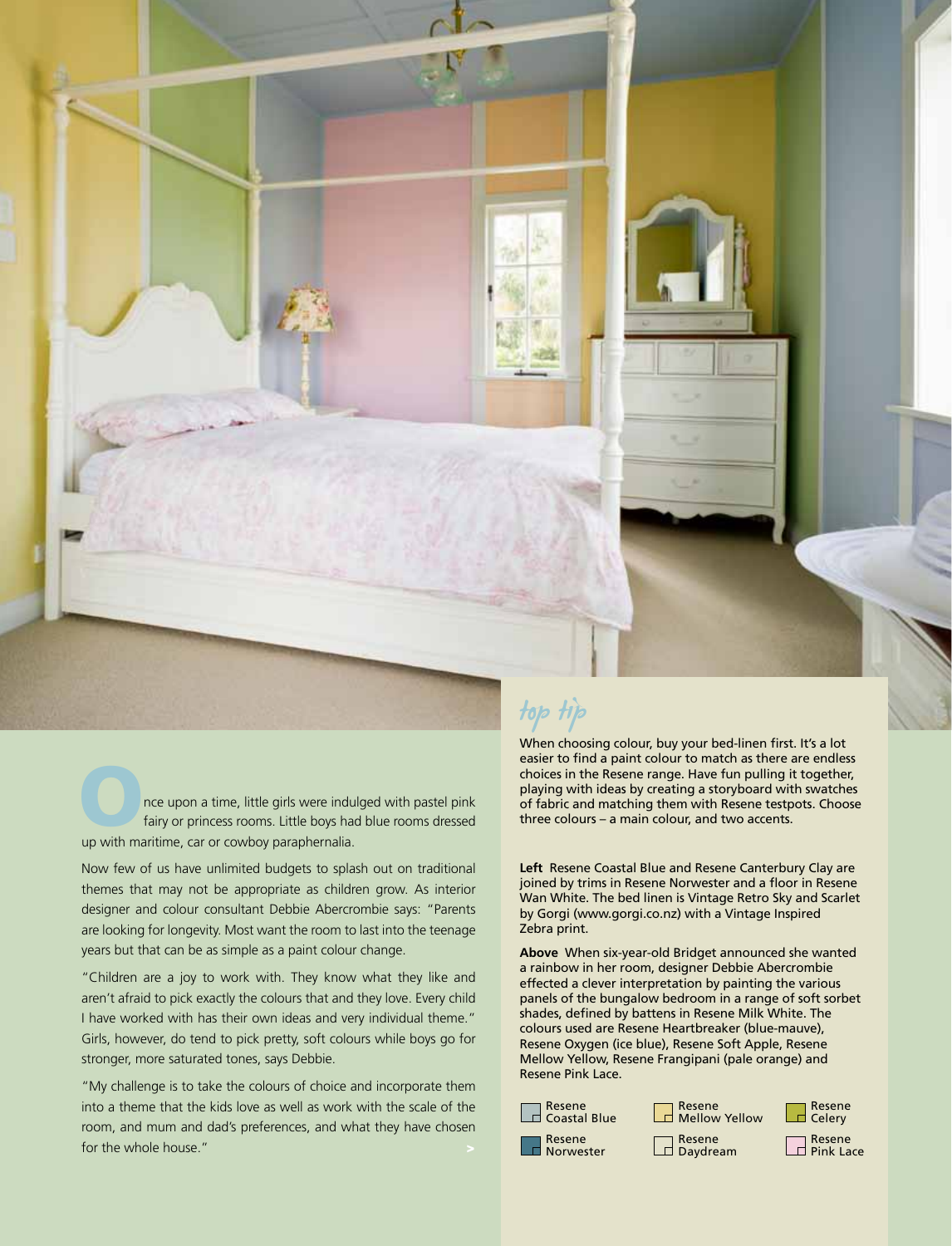

"We are all attracted to certain colours for physiological and psychological reasons. Children intuitively choose colours that make them feel good."

Says Meg McMillan of linen company Tea Pea: "A child's bedroom is now treated as a stylish part of the rest of the house, and is therefore much more sophisticated than in years gone by. It's not childish, but it is playful."

Strong colour is big in children's rooms whether it's on the walls or painted on furniture. Shell Finderup of Room Design has created girls' rooms featuring raspberry red or tangerine with hot pink. Lisa Rose of Patersonrose says that current colours are fresh and crisp with a lot of aquas and pinks against a white background. Navy and red remain popular for boys, but Meg McMillan says silver, grey and yellow are strong contenders. "Resene has some lovely clear colours," she says. For babies, Shell says Resene's Limerick, a lime green, looks beautiful. And she predicts purple is a colour we'll be seeing a lot more of in the future. A second contract of the second contract of the second contract of the second contract of the second contract of the second contract of the second contract of the second contract of the second contract of the secon

"A child's bedroom is… much more sophisticated than in years gone by. It's not childish, but it is playful."



**Above** Baby Maisie had a very special room to arrive in. Not only did dad Adam build her a bookcase and change table, painted in Resene White but mum Kate painted the tree on to the Resene Mint Julep walls by projecting an outline image onto the wall to sketch. It's painted in Resene White, with detail in pink Resene Paper Doll testpots. The skirting boards and doors are Resene Quarter Pearl Lusta. Kate recovered the lamp shade and sewed bunting flags with fabric from Spotlight and Boltofcloth.com. The cane bassinet is a family heirloom, repainted in Resene White and fitted with muslin drapes by Maisie's nana.

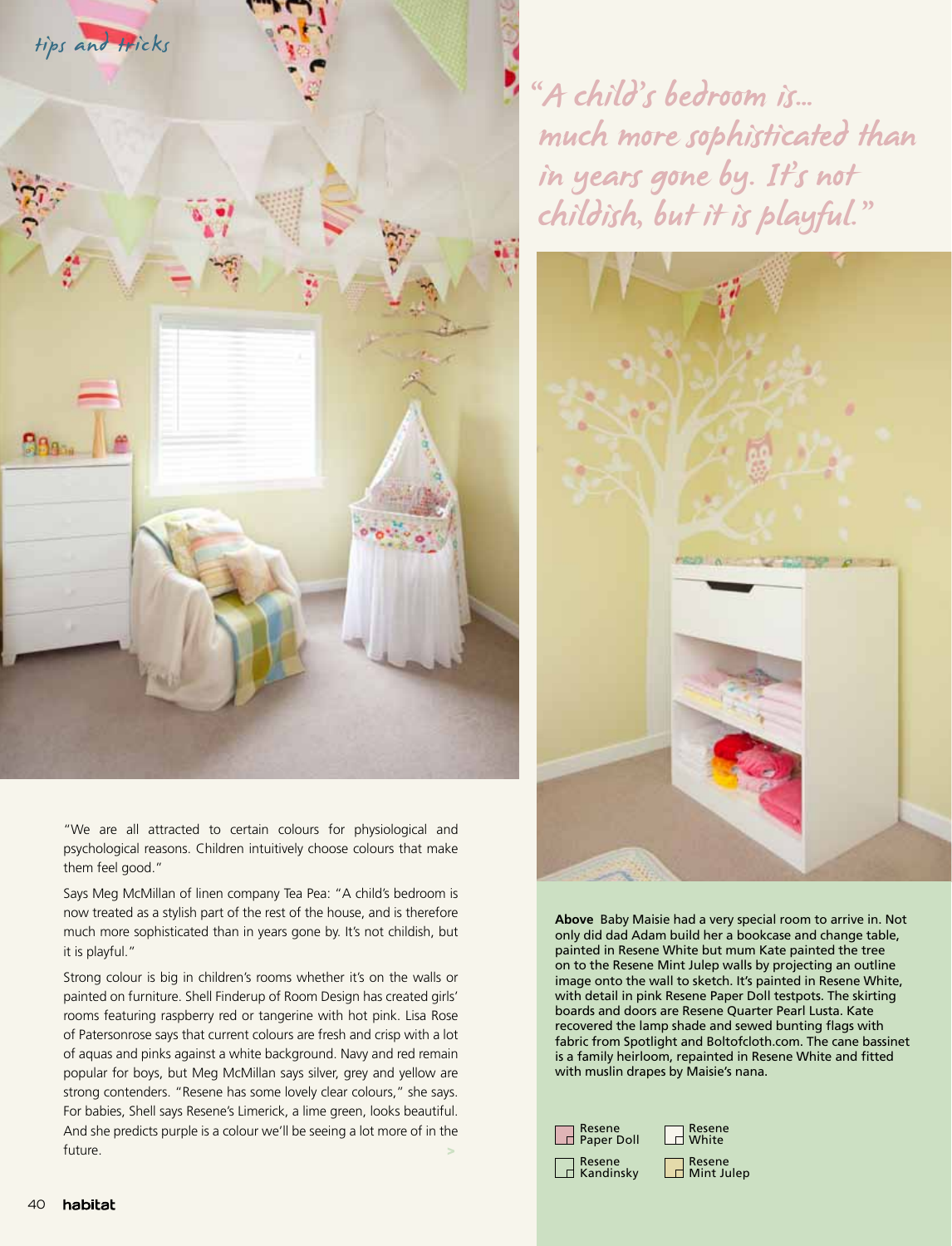



# accessorise with...…

Rugs in the same colour palette as your linen but with a different pattern to add interest and warmth in winter.

As your child grows, ring the changes with fun cushions

Add colour accents – maybe to match a feature wall – by painting and updating an old wooden lamp base. Add a drum lampshade in the same fabric as the bedlinen.

in accent colours using Resene testpots.





Resene<br>Lemoncello

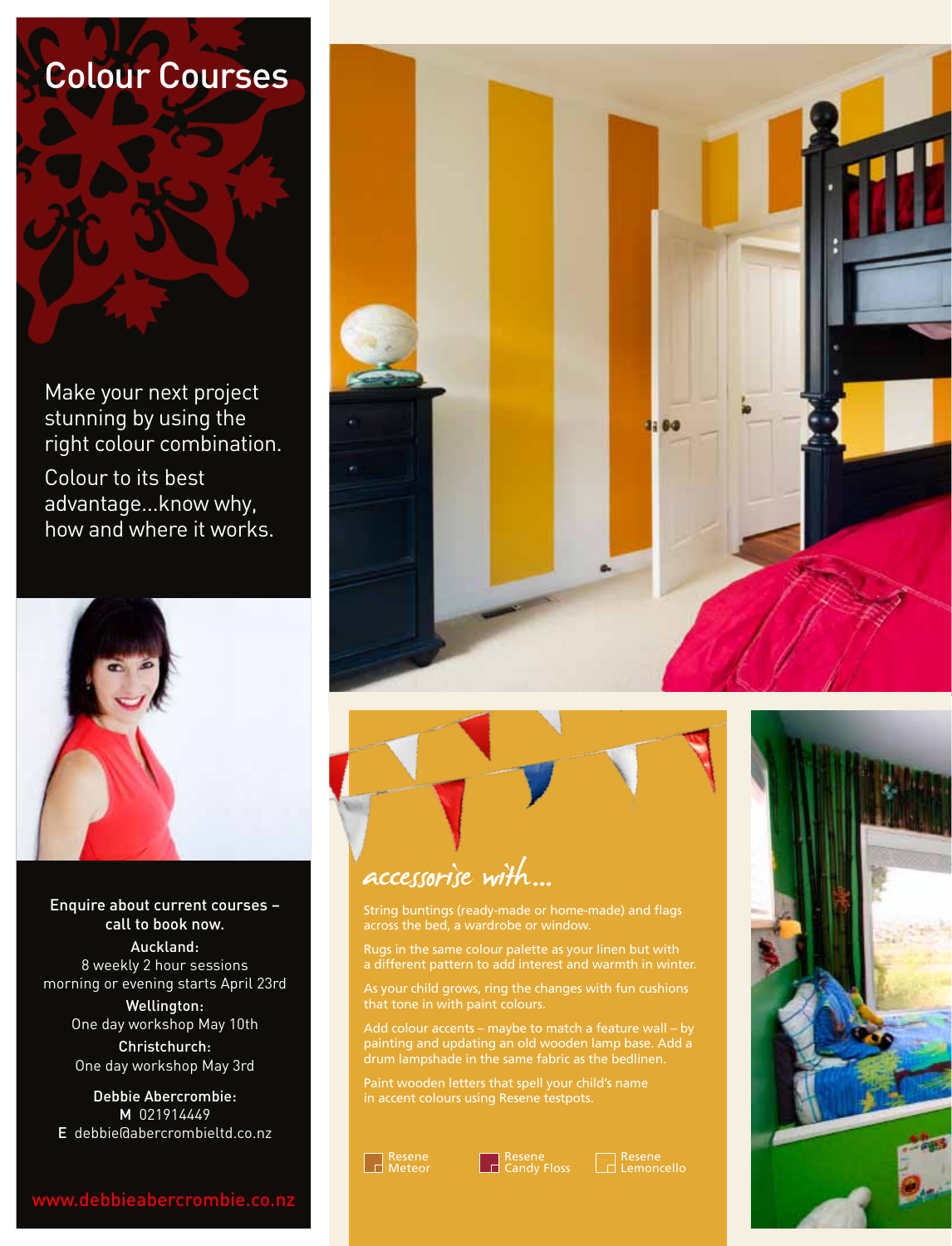### tips and tricks



#### Resene Tutti Frutti

**Far left** A desire for an orange bedroom had eight-year-old Alexander's mum frowning with concern until designer Debbie Abercrombie suggested a happy compromise by painting 30cm-wide stripes in Resene Meteor, Resene Lemoncello and Resene Milk White.

**Left** This fun room has Resene Magnetic Magic underneath Resene Blackboard Paint, Resene stencils in various Resene colours, and accessories from Patersonrose (www.patersonrose.com). The lower wall is Resene Lickety Split, the floor is Resene Smiles and the chair is Resene Dreamer.

**Below** What kids wouldn't be thrilled to have a room like this? It's the work of Mark Balderston of Funky Features (www.funkyfeatures.co.nz), who specialises in customised rooms whether it's a castle bed or a jungle scene complete with mural and bamboo thicket. The walls here are Resene Groovy with trims in Resene Half Spanish White and a ceiling in Resene French Pass.

'Pink for girls' is being replaced with plum, violet and lilac.'

Resene Banana Split



In today's homes, vintage is a huge trend, which is being carried through into children's bedrooms. Vintage florals abound in pretty fabrics and beautiful bed-linen along with colours like old rose and faded blue. Strong retro looks for boys include a good selection of cowboy and transport prints in chocolate, yellow and orange. Then there's the whole techno, text talk theme for teens.

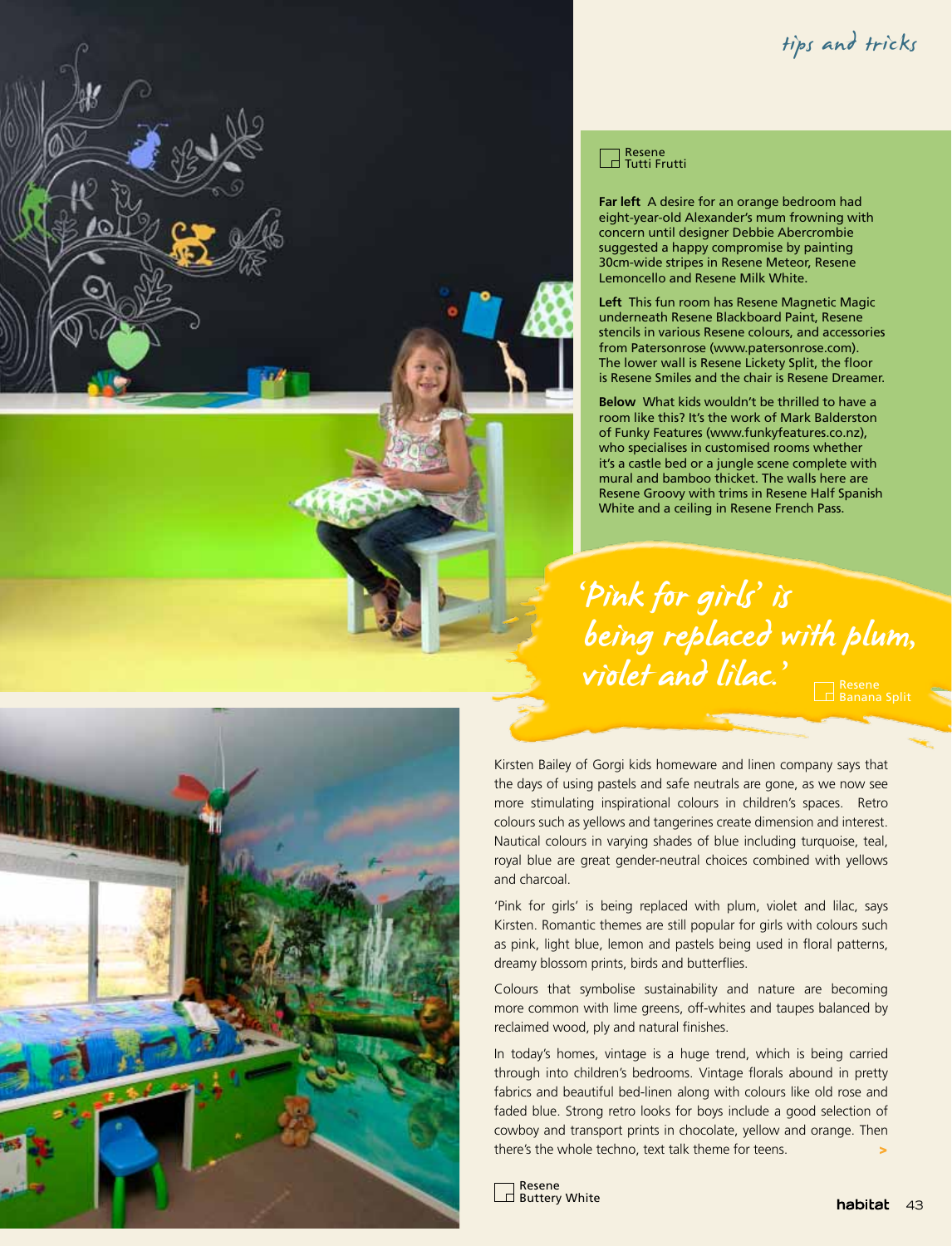### tips and tricks



Rather than adhering to themes and buying everything at once, people are taking their time. We're discovering gorgeous hand-made toys, exquisite locally made furniture and affordable accessories. It's about adding and layering, mixing and matching to create eclectic looks that are much more interesting than off-the-shelf themes. H

**words** Vicki Holder

#### **Control the clutter**

Buy a range of timber or rattan cubes for storage and paint individual pieces in alternating colours. They don't take a lot of floor space and they're handy for stashing toys or clothes.

Pinboards keep the bedroom tidy and provide a handy place for school notices, party invitations, cards and photos. Turn the page to see how to make one using Resene wallpaper.

**Left** Kate Jensen's room is Resene Pale Rose and Resene Geneva (green). While finding the Emma bedlinen by Patersonrose was relatively easy, it took a while to hunt out the curtains from Room Design. Kate adores her room – "it's girly, yet functional, sweet but not themed, and it is our favourite room in the house," says mum Ryl.

Resene

Resene  $\Box$  Reserve **Splat**